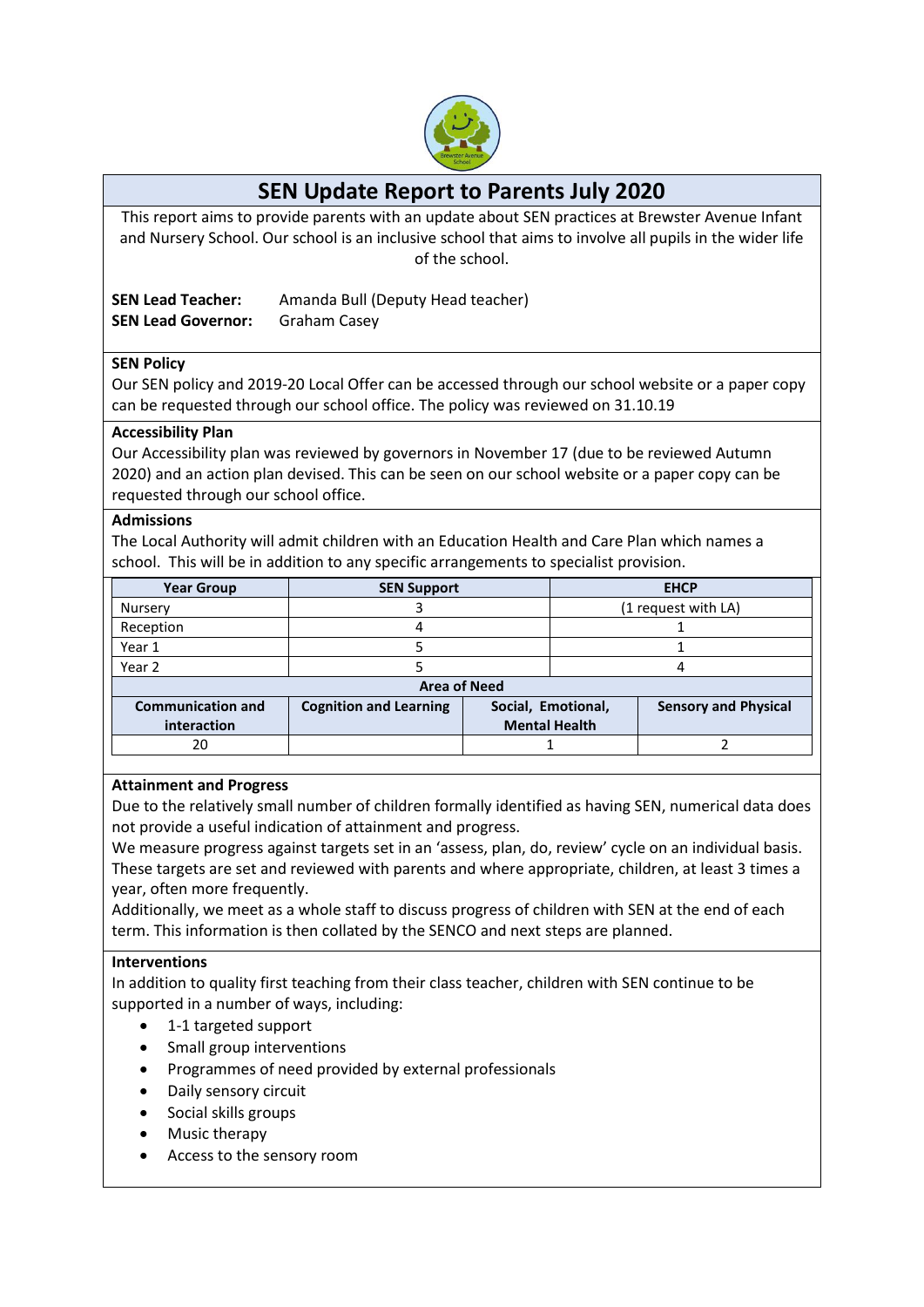

# **Pupil Involvement**

Where possible, children are involved in setting and reviewing their targets. Where appropriate, they also contribute to their reviews, often using PECs.

# **Parental Involvement**

The support of parents is greatly valued. Parents are invited to set and review targets and plans termly with the SENCo, class teachers and teaching assistants.

Annual reviews for children with Statements of Special Educational Needs/EHCP involve external agencies as well and are led by the SENCo or Local Authority SEN team.

Home/School books are used for daily communication as appropriate.

Parents are able to talk to key staff at the beginning and end of the school day.

This report has been produced in consultation with parents.

We work with "Family Voice" a charity who support families of children with SEN.

# **Collaboration**

The school works in a triad with the 2 other Peterborough infant schools, working on the outcomes from The London SEN Audit tool. These visits have allowed sharing of good practice and regular professional dialogue between SENCos.

#### **Governor Involvement**

Graham Casey meets with Amanda Bull. During his visits to school he:

- Reviewed attainment and progress
- Discussed impact of new initiatives
- Reviewed individual case studies
- Met children and observes them learning

# **Multi-Agency Support**

Throughout the year the following professionals have supported pupils with special educational needs in the school:

- **•** Educational Psychologist
- CAMHs
- Speech and Language Therapist
- Autism Outreach Teacher
- School Nurse
- Occupational Therapist
- Social Workers
- Sensory Impairment Service
- Project for Schools Mental Health team

# **Transition Arrangements**

We work closely with the neighbouring preschools, our feeder junior school and other local receiving primary schools to ensure that there was a smooth transition for all our children with SEN. This included extra visits to the school for individual children, key staff visiting and observing children in current provision and visual aids such as photobooks and social stories.